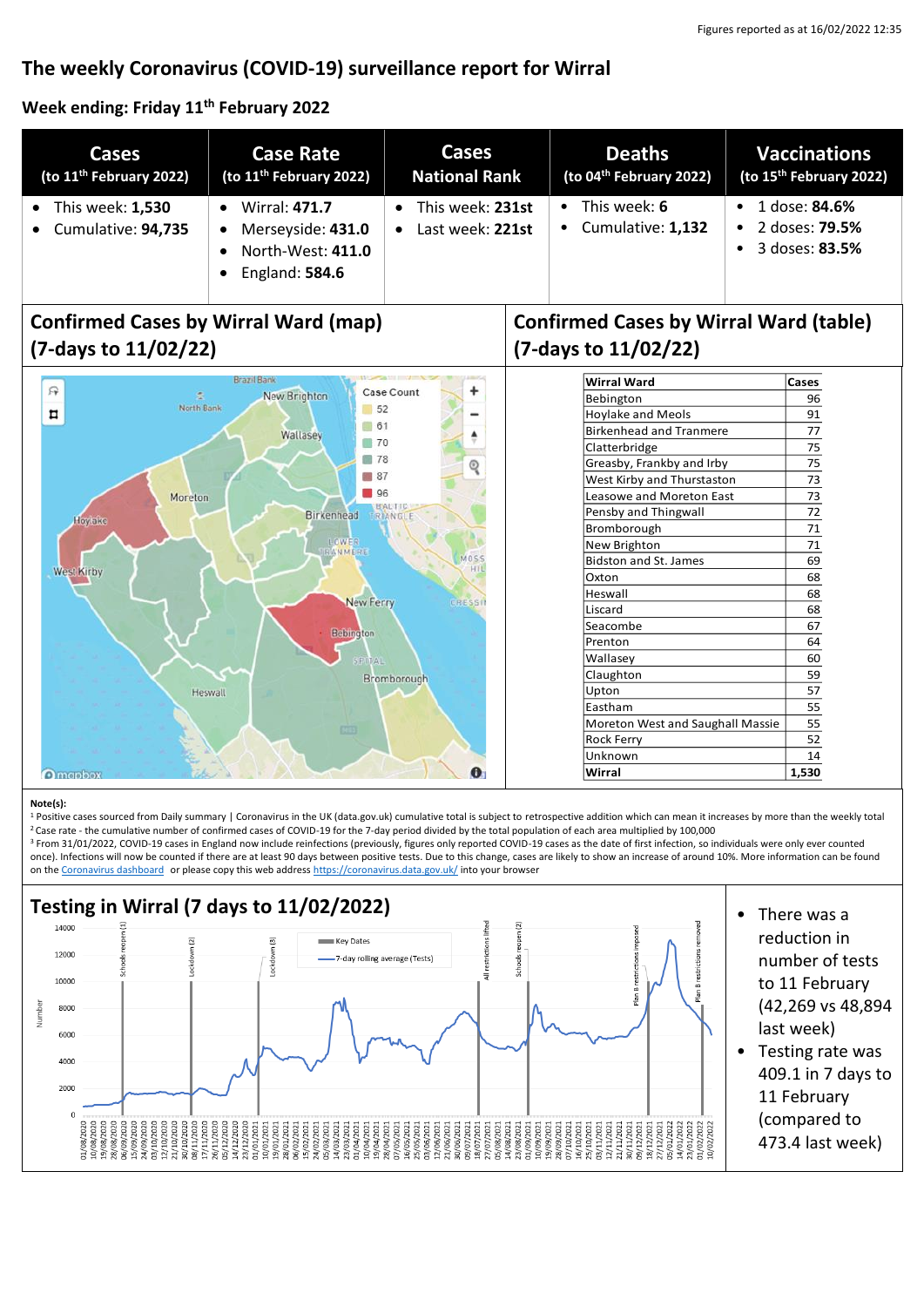## **The weekly Coronavirus (COVID-19) surveillance report for Wirral**

### **Week ending: Friday 11th February 2022**



subject to retrospective review and may be reallocated to other Local Authorities.